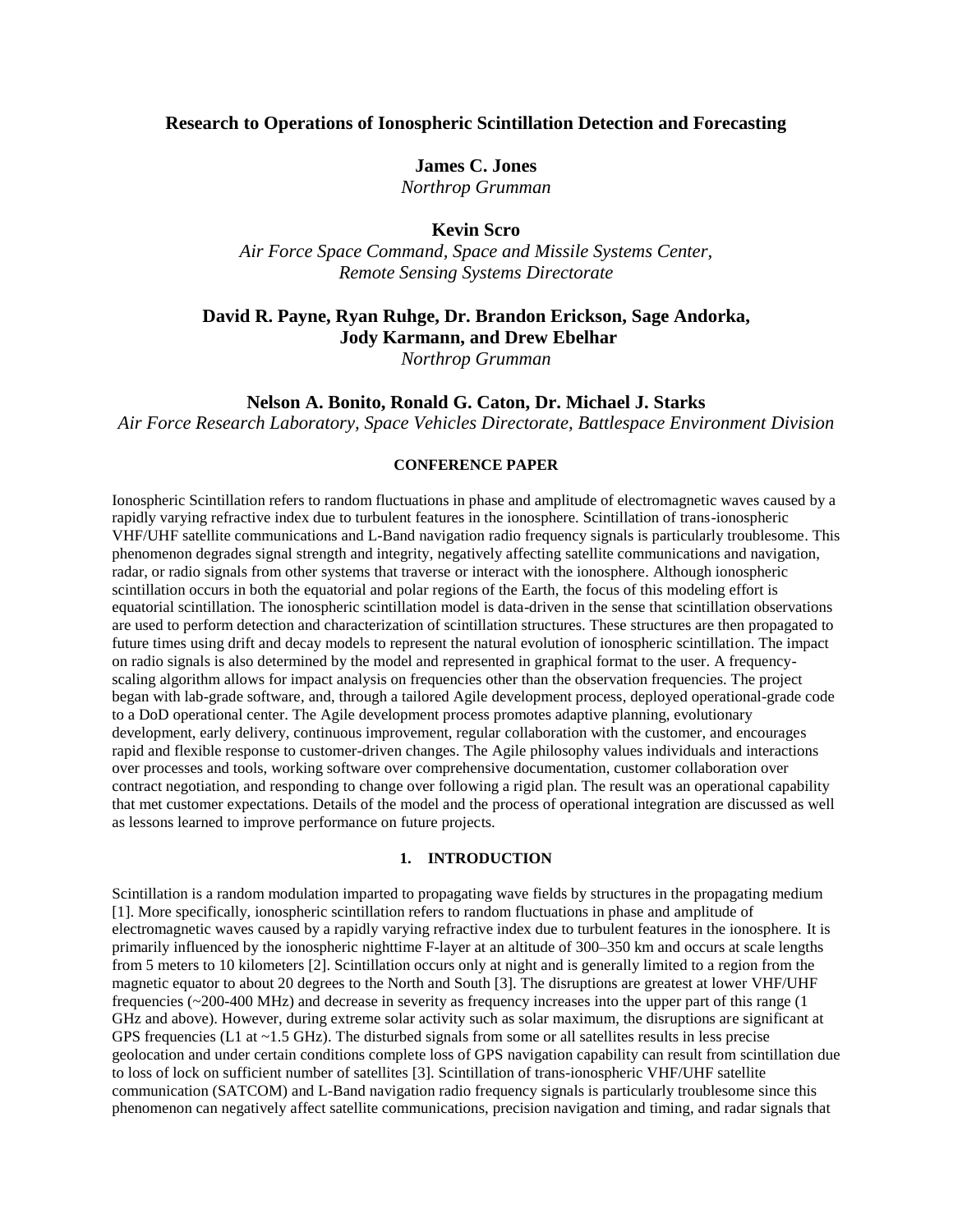traverse or interact with the ionosphere. Amplitude scintillations induce signal fading, which can produce message errors in satellite communication systems and may cause the loss of position fix or degradation of accuracy in GPS navigation systems [4].

Detection, analysis, and forecasts of scintillation are needed to be certain that any communication outages are not caused by system failures or jamming. Forecasts of scintillation can be used to plan for alternate methods of communication should conditions warrant, or to plan military operations when the opposition may have issues with communication. In the 2000s, operational scintillation analysis (such as the L-band Scintillation product [5]) consisted of a graphical depiction of raw observational data with no physical model to interpret the results. Forecasts of scintillating regions were merely climatological probabilities of scintillation occurrence (UHF SATCOM application [5]). The drawback of these approaches was that there was no connection between the observed data and the forecast. This approach did not contain a set of equations to describe the physical processes of scintillation. The next advance came in the form of a data-driven model that used scintillation measurements from ground-based sensors monitoring space-based beacons called Operational Space Environment Network Display (OpSEND) [6]. This improvement married an observation with a physical model, presenting a concise depiction of observed scintillating regions. However, some deficiencies were noted in OpSEND which included: a failure to process observations under certain conditions for large time periods, inaccurate detection and geolocation of scintillation structures, and incorrect and discontinuous mathematical processes that prevented proper advection of scintillating regions for forecasts. Because of these problems, improvements were desired and fortunately, there were multiple research and laboratory grade models whose baselines were advanced enough for consideration in an upgraded operational model.

In 2013, the Air Force Research Laboratory (AFRL) with funding from the Air Force Space and Missile Systems Command (SMC), embarked on a project to determine the "best of breed" of each of the component parts of these laboratory models. The components of each model were evaluated for scientific accuracy and validated against measurements to determine the best method for its function in a scintillation model. The best performing components were used in a final design of a state-of-the-art scintillation model. The result was the Scintillation Nowcast and Forecast Technology (SNFT) baseline. This baseline was validated by AFRL and when compared to the OpSEND product demonstrated a 90% improvement in specifying scintillation [7]. SNFT was recommended for transition to operations at the Air Force Space Weather Operations Center.

## **2. SCINTILLATION NOWCAST AND FORECAST TECHNOLOGY BASELINE**

The Scintillation Nowcast and Forecast Technology (SNFT) baseline is a data-driven equatorial scintillation model developed by AFRL [7]. SNFT is data-driven in the sense that scintillation observations are used to perform detection and characterization of scintillation structures. These structures are then propagated to future times using drift and decay models to represent the natural evolution of ionospheric scintillation. The impact on radio signals is also determined by the model and represented in graphical format to the user. A frequency-scaling algorithm allows for impact analysis on frequencies other than the observation frequencies. The output of the model is available in a geolocatable format for any system capable of web mapping services. A more detailed description of the components of the model follows.

### **Identification of Scintillating Structures**

SNFT begins by ingesting scintillation measurements from two networks: Scintillation Network and Decision Aid (SCINDA) and Ionospheric Scintillation and Total electron content Observer (ISTO). The instrumentation in these ground-based networks consists of antenna/receiver combinations tuned to ultra-high frequency (UHF) and Global Positioning System (GPS) beacons. The variations in the signal amplitude are used to evaluate the presence of scintillation. The observations are stored in a database to maintain a short-term history for baseline calculations. At run time, the observation data are extracted for a 12-hour period. A data validator ensures all observations meet quality specifications. The data are then grouped by station and a baseline of signal variation is determined. These baseline values establish the noise level for each ground station reducing the chance of a noisy instrument contaminating the model results. The data are then filtered to remove any spurious observations. Scintillation structures are then identified based on a set of rules applied to find elevated signal variation values.

#### **Propagation of Structures**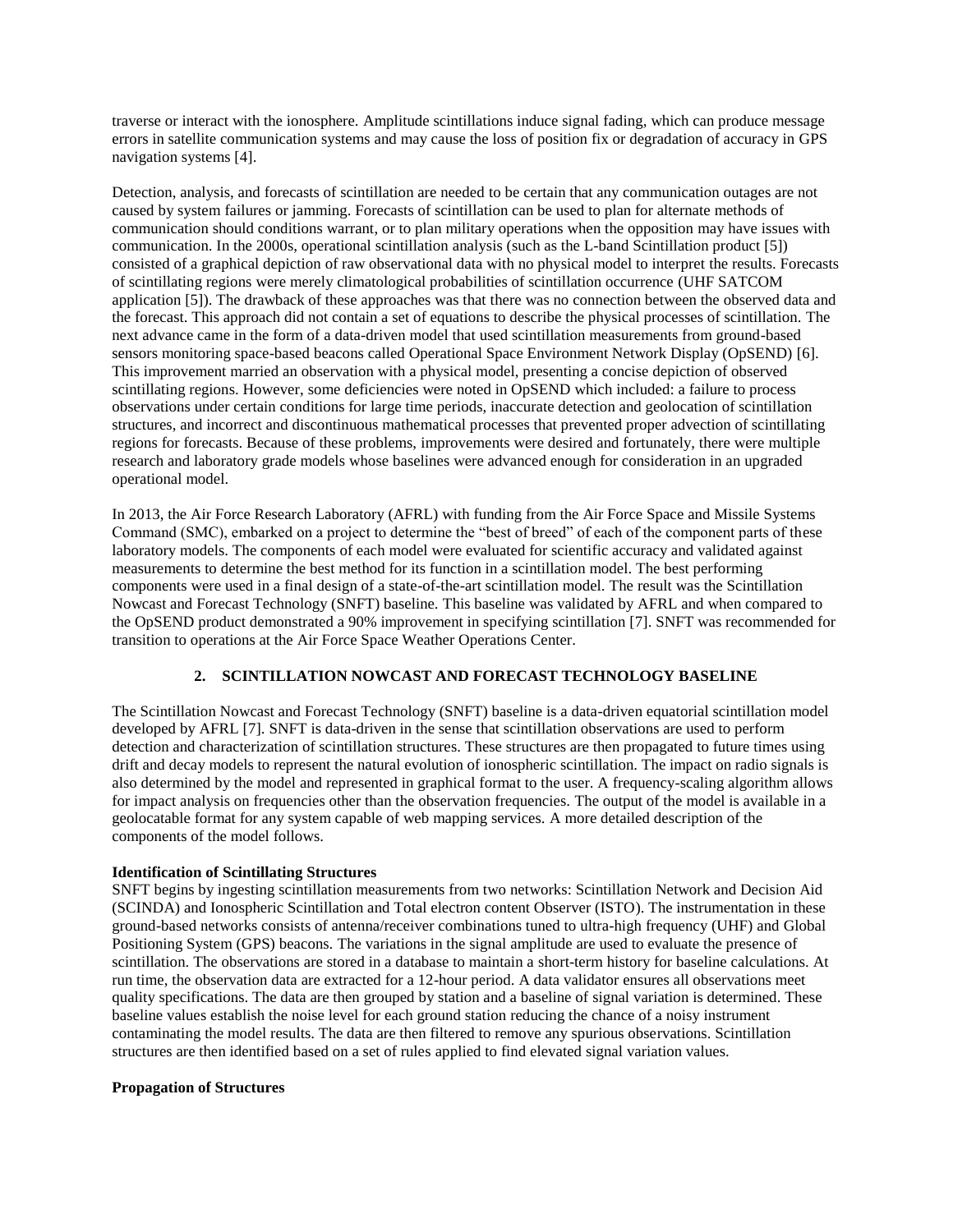Identified structures are stretched along magnetic field lines to fill all magnetic latitudes +/- 20 degrees from the magnetic equator along the field line. During this stretching process, the scintillation amplitude values are converted to electron density values and scaled according to the climatological values from the Wideband Model (WBMOD) [8] scintillation climatology model. The widths of structures are also determined from the observations. The fullydeveloped structures are then propagated in an eastward direction according to the climatological Richmond drift model [9] .

#### **Decay Mechanism**

Decay of scintillating regions is governed by an exponential equation. The decay rate is a function of propagation history and frequency. Decay only begins after 1:30 AM local time. After this time, the region decays in intensity in 15 minute intervals until the intensity drops below a predetermined threshold.

#### **Display**

Once the model determines location and properties of the scintillation structures, the model outputs all the geolocation information and impact evaluation results for display. Currently, the data are sent to the United States Air Force (USAF) Air Combat Command (ACC) 557<sup>th</sup> Weather Wing for display on their web interface, AFW-WEBS, as a classified product. The impacts are overlaid onto a map of the Earth, using three colors indicating whether low (green), moderate (yellow), or high (red) impacts should be expected from scintillation when trying to communicate to the ground from a certain satellites. These satellites are specified by a configuration file, which can be updated by the model operator when needed.



**Figure 1. Notional SNFT Output**

## **3. TRANSITION METHODOLOGY**

The National Space Weather Program (NSWP) Strategic Plan [10], issued by the Executive Branch's Office of the Federal Coordinator for Meteorology(OFCM), calls for "optimal customer service through the interaction among customers, space weather forecasters, and space weather research and development activities". It goes further by saying "an effective technology transition process is essential to bringing to bear the fruits of research and development on space weather forecasting". Transitioning a model from the laboratory to an operational environment requires significant change from the prototype's original design. Live data, which is less timely and sometimes filled with errors, can crash an unsuspecting laboratory model without proper checks. Sharing system resources with other operational models requires good behavior on behalf of the new model. Interaction with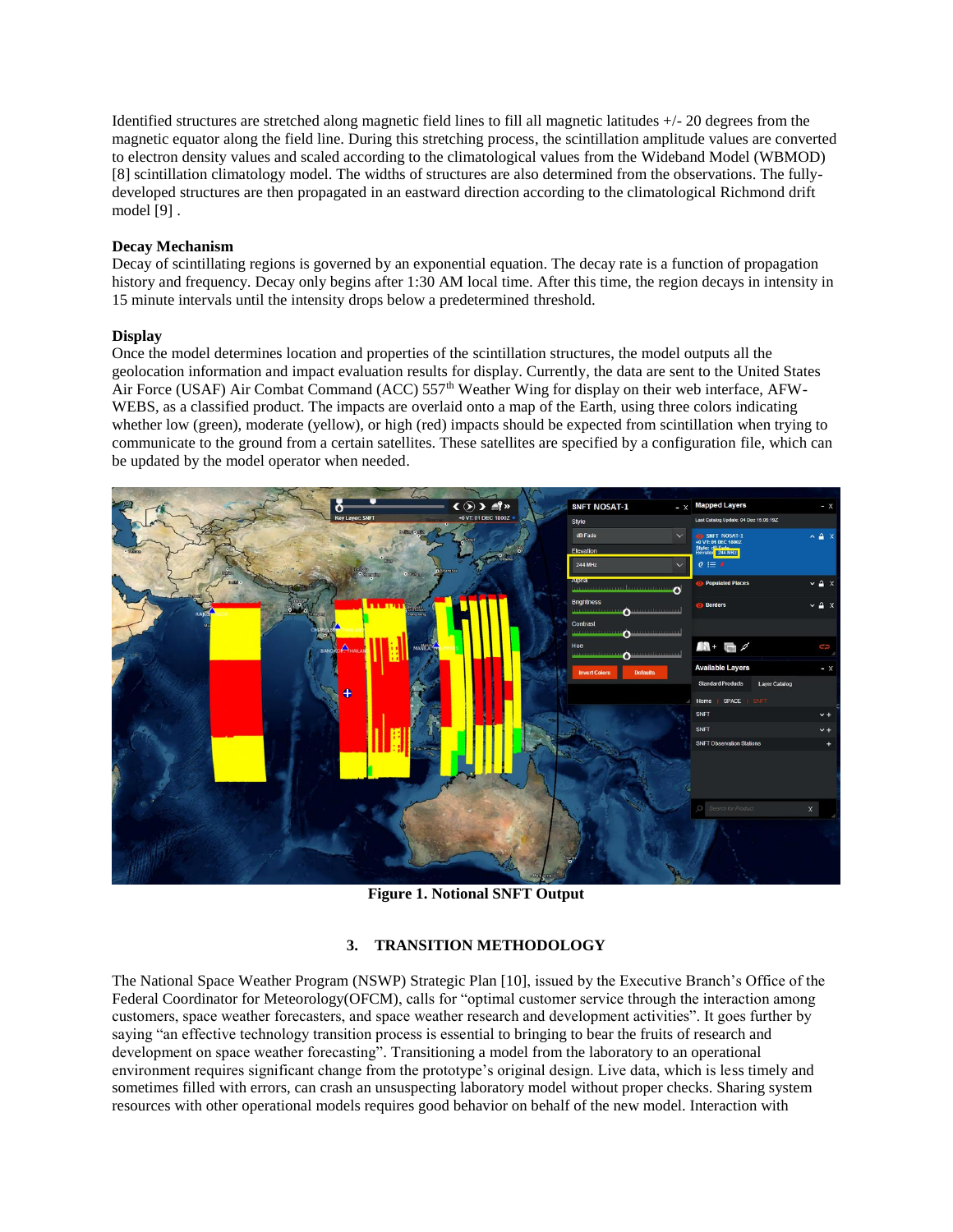standardized processes and other system resources requires detailed systems engineering knowledge unknown to the designers of the prototype. System security certifications and protections are often overlooked in the lab environment since the prototyping effort is generally about the science and not security. All these (and many other) concerns force wholesale changes in the prototype software. This change can be intimidating to the prototype developer since model validation may be impacted by changes. Managing "change" is one of the biggest hurdles in the research to operations transition. To address the NSWP committee's recommendation for an effective technology transition process, a methodology that manages this change is needed.

Agile software development methods allow requirements and solutions to evolve by collaboration between selforganizing, cross-functional teams. It promotes adaptive planning, evolutionary development, early delivery, continuous improvement, and encourages rapid and flexible response to change [11]. According to the Agile Alliance, the twelve principles of Agile [12] include:

- Our highest priority is to satisfy the customer through **early and continuous delivery** of a valuable system
- A **working system** is the primary measure of progress
- **Welcome changing requirements**, even late in development
- **Deliver** a working system **frequently**, from a couple of weeks to a couple of months, with a preference to the shorter timescale
- Business people and developers must **work together** daily throughout the project
- Build projects around **motivated individuals**. Give them the environment and support they need, and trust them to get the job done
- The most efficient and effective method of conveying information to and within a development team is **face-to-face conversation**
- Agile processes **promote sustainable development**
- Continuous attention to **technical excellence** and good design enhances agility
- **Simplicity**--the art of maximizing the amount of work not done--is essential
- The best architectures, requirements, and designs emerge **from self-organizing teams**
- At regular intervals, the team reflects on how to **become more effective**, then tunes and adjusts its behavior accordingly

Agile methods are about managing the impact of change, which works quite well for transitioning a model from the laboratory to an operational center. There are always unforeseen circumstances during this transition which oftentimes lead to catastrophic results. For example, data feeding the model in the lab tends to be available consistently and of good quality. Contrast that with data collection in real time where it can be late, missing, or garbled. Data handling in these two environments should be treated in two very distinct ways. For a research to operations transition, the key is the ability to embrace change and minimize the negative impacts of that change. Managing change is possible by valuing:

- **Individuals and interaction** over process and tools
- **Working software** over comprehensive documentation
- **Customer collaboration** over contract negotiation
- **• Responding to change** over following a plan

Agile focuses on delivering working code by incremental development steps with short iterations. The number of completed features in the software, which is forced by practice to have an open and flexible design, measures progress of the effort. The team members are empowered to decide for themselves how best to approach the problems at hand. Personal communications are encouraged among team members as well as with the customer. Transparency is the key to success. This transparency produces trust and in the end produces a better product for the customer.

Prior to the start of a project, the Product Owner meets with the development team. The team includes the Product Owner (or customer), the Scrum Master, a project manager, developers, and other stakeholders. They develop a release plan that determines project expectations such as "what will be delivered", "how will the work be delivered", "how often will deliveries be made", and "what is the definition of done". The answers to these questions determine the key milestones of the project and contribute to the success of the project.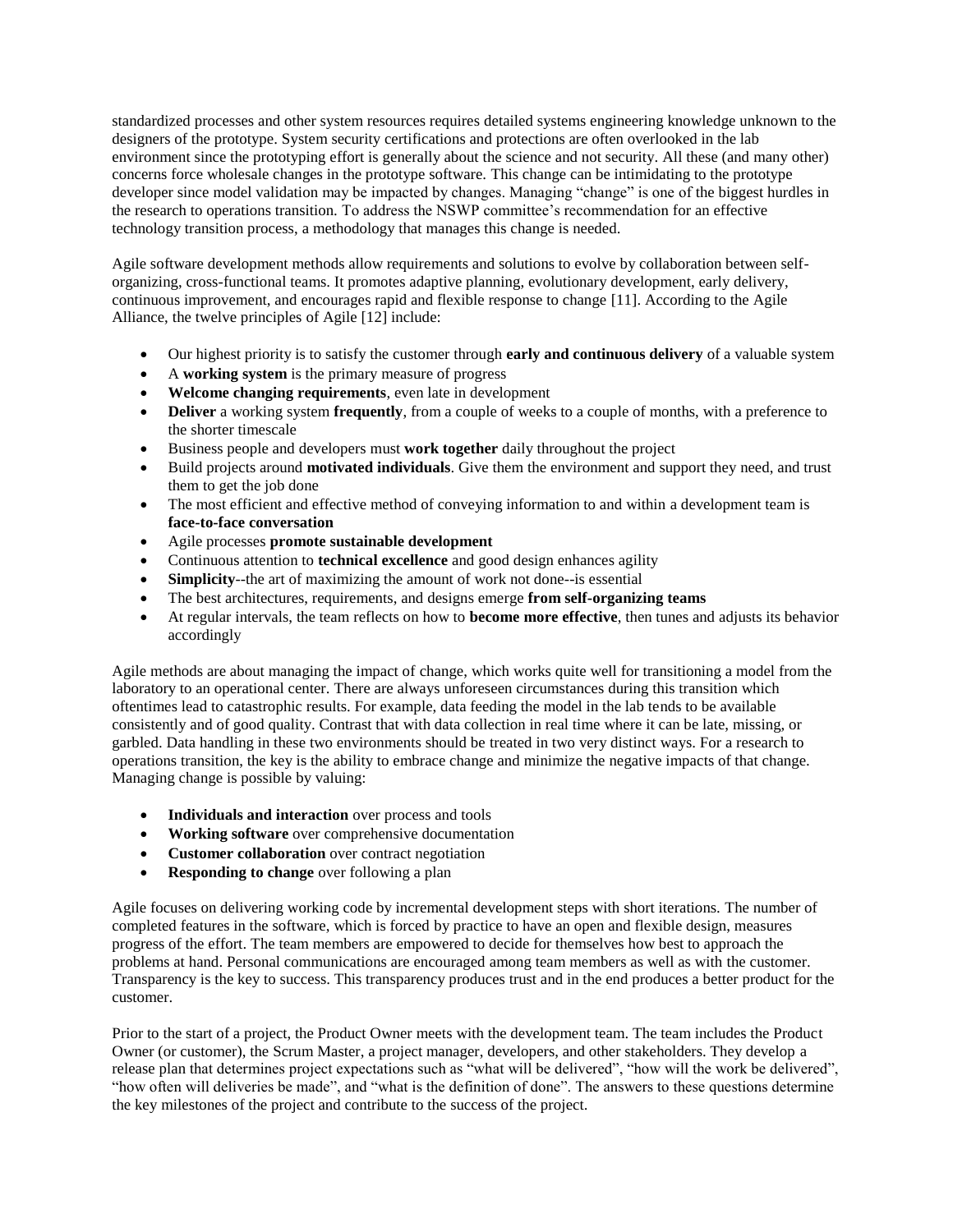Agile methods break down the process into short cycles called Sprints. Each Sprint is loaded with tasks to add functionality. Sprints are generally two to four weeks in duration. For this transition, we chose to use three-week Sprints.



**Figure 2. Sprint Cycle**

At the beginning of each three-week Sprint Cycle (see figure 2), the team conducts the Product Backlog Refinement meeting. During this meeting, the team determines which tasks needed to be completed during the Sprint. Overall control of the task priority is determined by the Product Owner. This phase determines the direction of the project and sets the goals for the Sprint. This step is crucial for ensuring the customer gets what they want at the end of the project. Following the priorities set in the Product Backlog Refinement for the Sprint, a smaller group mainly consisting of the developers, the Project Manager, and the Scrum Master meets to determine the work for the next week in the Queue Refill meeting. These tasks come from the Product Backlog determined by the Product Owner. The developers, Project Manager, and Scrum Master gather each day for a Scrum. During this time, the team discusses what work was accomplished, what needs to be done, and any roadblocks preventing forward progress. The Scrum Master leads the discussion and takes action to remove any roadblocks preventing the team from moving forward. The developers then begin working the project tasks. Work continues in the cycle until near end of the Sprint and the Product Demo. In this demonstration of the new software release, the Product Owner and all stakeholders are shown the new features or changes developed during the Sprint. The Demo is a key component of Agile in that stakeholders provide feedback on the new features and potentially make recommendations for other features. Ideas generated during the Demo are captured and added to the Backlog for future consideration. Following the Product Demo, the Product Owner, Project Manager, developers, and Scrum Master complete a Retrospective to reflect on what went right/wrong during the last Sprint, identify key performers, and set the tone for the next Sprint. The Sprint Cycle is then complete but the project continues with the Product Backlog Refinement meeting to start the next Sprint. Work continues until the Product Owner and all Stakeholders are satisfied with the product.

The Agile development framework used by the SNFT project also featured an efficient web interface used to track the work that is done, to which all members of the team had access, enabling the Product Owner to check in and see how work is progressing at any time.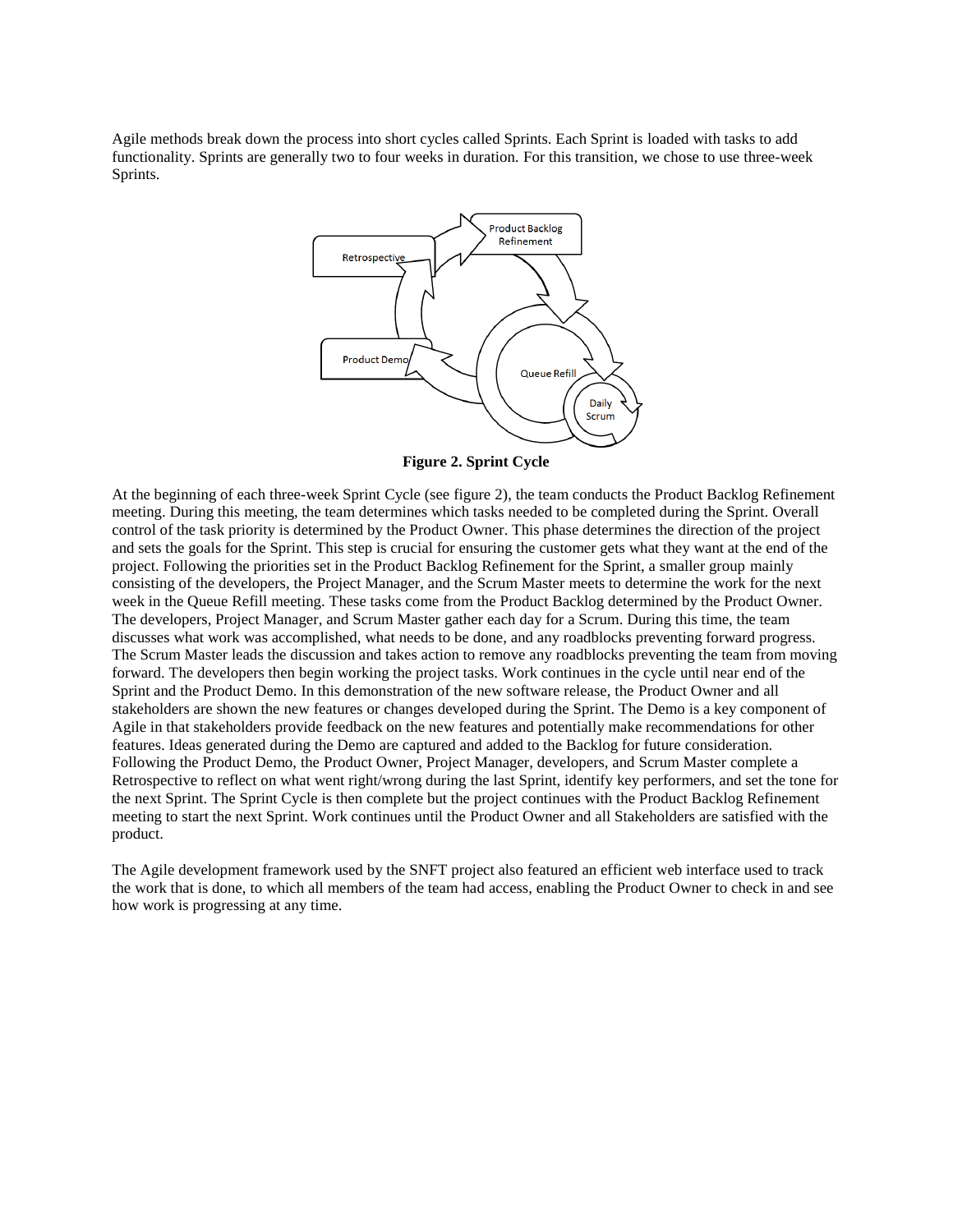

This interface is continually updated by the team and is used to ensure all tasks are being worked to meet the Product Owner's expectations. It features a Rapid Board (Fig. 3) which shows all the tasks and subtasks of the current sprint and their status (team backlog, work in progress, peer review, or completed) and a Planning Board (Fig. 4) which displays all tasks in the current Sprint as well as the remaining tasks in the Project Backlog. All new tasks identified by the team are discussed with the Product Owner during the Product Backlog Refinement meeting after being added to the planning board backlog. Developers work on tasks in the current Sprint and are able to divide these tasks into subtasks to more specifically describe what work needs to be done. The interface provides a means to track work in a simple and straightforward manner, enabling the developers to report the work being done in a short amount of time.

### **4. OPERATIONAL IMPLEMENTATION**

The initial plan for the research to operations transition was to modify only the input data stream, output destination, and visualization methodology—preserving the as-delivered integrity of the science code within the model. However, as with any research to operations project, challenges were encountered along the way. The Agile process enabled the team to embrace the required changes, minimize the impact of change, and produce a better final product.

One of the first tasks was to perform a security analysis on the model's source code. These scans revealed numerous vulnerabilities (e.g. command line injection, external control of file system, etc.) that needed to be corrected. These vulnerabilities were prioritized by the Product Owner and other stakeholders and the team began working to correct the deficiencies. Additionally, code optimization software discovered numerous occasions of uninitialized variables that caused model instability. Configuration files describing the observation network, analysis regions, satellites, and ground stations that had been setup for laboratory testing differed significantly from the operational network and mission requirements. The impact of the misconfiguration caused the model to log numerous errors when connected to the operational data stream—enough errors to cause the log to fill the allocated disk space and crash the machine it was running on. This is an unacceptable feature in an operational setting. Other technical details of the model were found to be deficient during the verification phase of the integration effort. As with the security vulnerabilities, the team identified the issues, identified solutions, opened the tasks, and discussed possible solutions with the Product Owner and stakeholders (which included the original model developers). The Product Owner decided which tasks were important, prioritized accordingly and the team worked the tasks to produce an improved final product. The key to this success was embracing change and minimizing the impact of that change.

Using a traditional acquisition methodology with negotiated contracts, the tasks for an integration project would be clearly documented before the project started. The terms and conditions of the contract would be determined based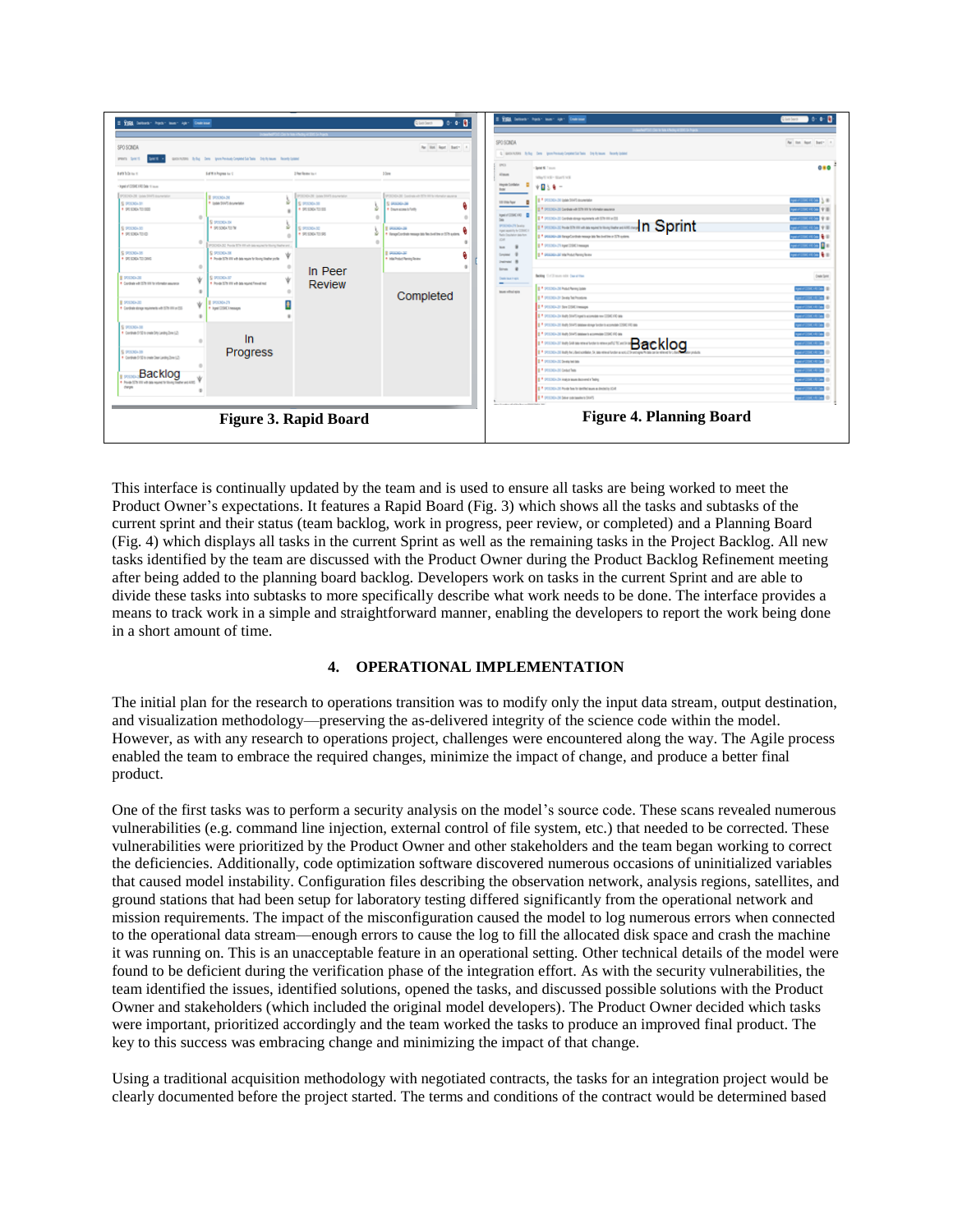on the predicted task prioritization scheme. Many of the unforeseen challenges would have been out of scope in this situation and the project would halt or press forward with a flawed final product. Using Agile, the contract negotiation is much easier and allows the project to embrace unforeseen changes, incorporate the changes, and produce a superior final product.

#### **5. LESSONS LEARNED**

While the project was successful in delivering an improved capability to operations, there were still opportunities for improvement. The team documented lessons learned throughout the project and reviewed these lessons at completion. The most important lessons learn are described here.

Reach back to scientists is important. Entering into the project, the consensus was the model was ready for operations and should only require minimal modification for success. As unexpected issues arose, the Product Owner had to arrange for participation from the original model developers. This caused delays for some tasks until they were available for consultation. Afterwards, when access to these stakeholders was assured, minimal delays were encountered, and they contributed to some of the solutions and verified the integrator's solutions. The lesson learned here is that the original model developers should be a part of the integration team from start to finish.

The System Engineers and Software Developers that work on the targeted infrastructure need to be involved in model development much earlier than the transition. Generally, scientists develop models. These prototype models have a significant dollar value that includes the labor and validation expenses. The general perception is that any changes to the baseline would invalidate the prototype rendering it less capable. However, these models are generally not capable of functioning in an operational environment and often suffer from pitfalls of overlooking good software engineering design. If the engineers and developers that maintain the operational infrastructure are involved in the early design decisions, the transition to operations will be much easier. For one, less rework would be required during the transition. Security issues can be avoided with proper software design practices. Targeted infrastructure interfaces can be built into the prototype. If these practices are put into place, there would be no need to revalidate the model after the research to operation actions.

Considering these two lessons, we envision a design concept that includes representatives from both science and information technology (IT). Fig. 5 shows the relative contribution of scientists and IT engineers over the course of product development. The technical readiness level (TRL) is a systematic evaluation used to describe the maturity of technology [13]. The TRL ranges from (1) Basic Technology Research to (9) Fully Operational. See Table A1 in Appendix A for definitions of each TRL.



At TRL 1, scientists perform the basic research to describe a physical process and begin to develop a prototype. From TRL 2–6, documentation of the scientific algorithms should be available (perhaps even in peer-reviewed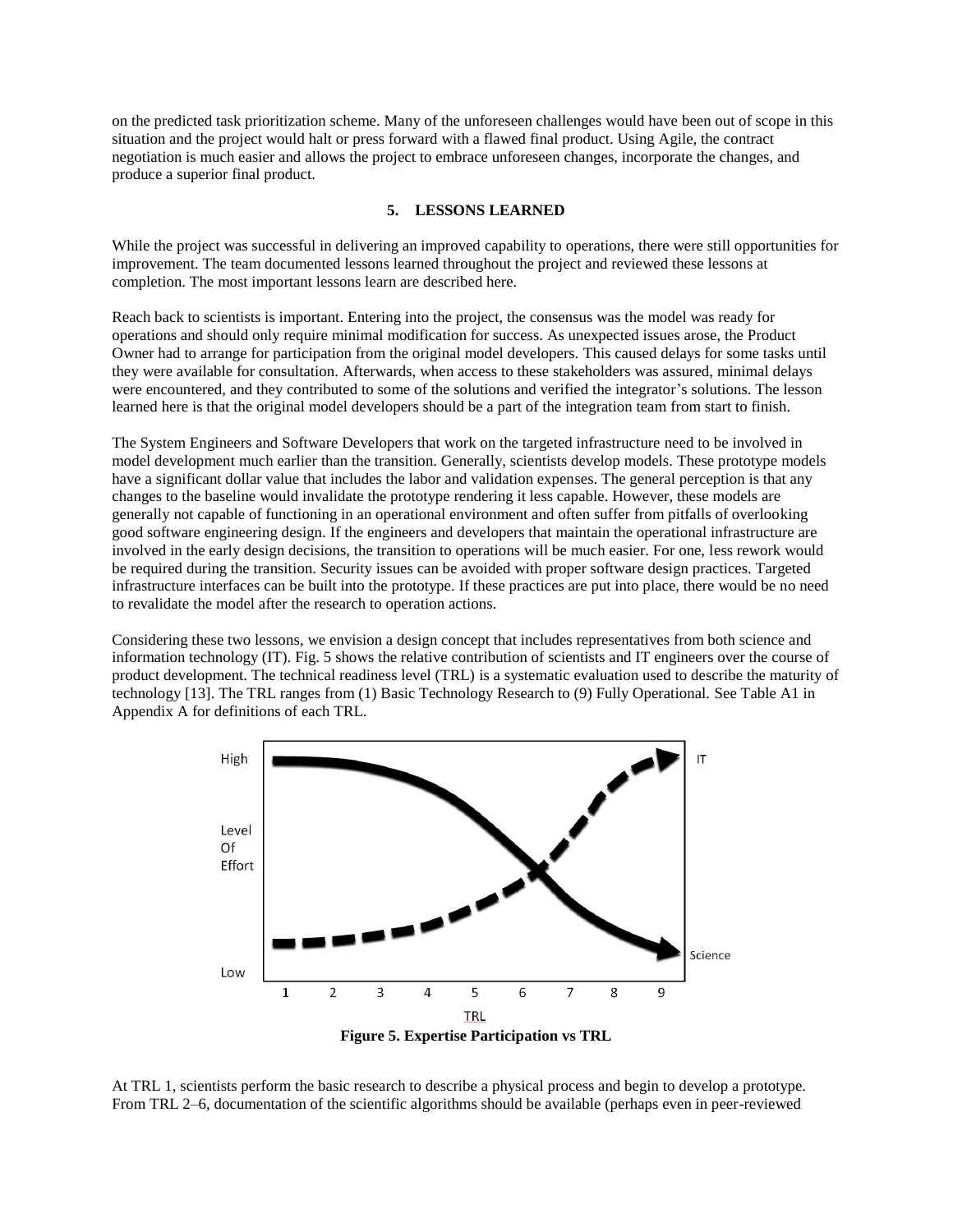literature) to hand off to software engineers. This handoff should include algorithm description documents for key algorithms and any prototype code. The Software Engineers and Software Developers should be involved with some initial design decisions in the lower TRLs. At about TRL 6, a handover takes place where now the IT engineers take over the project to optimize the code for operational infrastructure. Their goal is to meet stringent requirements for operational performance (run time), security concerns, and integration into existing system components. The scientists should remain involved to ensure integrity of the science code and scrutinize all changes in this part of the code. Otherwise, the IT engineers continue with their design and development. This method should ensure a very robust baseline that contains the best algorithms the science can offer.

#### **6. SUMMARY AND CONCLUSIONS**

This project delivered much needed capability to space operators! The SNFT baseline identifies scintillation, spatial and temporally, 90% better than the previous operational model. It produces fewer false negative and false positive detection events and estimates scintillation structure size more accurately. Agile processes and tools were used during the technology transition from research to operations and provided the flexibility to deliver a superior product. Stakeholders remained involved throughout the process and the Product Owner made all decisions on the direction of the project and its priorities. The experience of having Engineers, Software Developers, and Scientists all supporting SNFT integration within a small team was exceptional allowing us to deliver a high quality product. Transparency was a fundamental tenant of the team. Demonstration of capability every three weeks, weekly queue refill meetings, and daily scrums ensured that transparency. Agreement up front on Definition of Done assured Developers and the Product Owner both understood the nature of the project. When issues arose, the team prioritized the tasks and stories to ensure requirements and the Definition of Done were met.

*Special thanks to Jeff Cox of the Aerospace Corporation for his technical expertise during this project.*

#### **7. ABBREVIATIONS AND ACRONYMS**

ACC - Air Combat Command AFRL - Air Force Research Laboratory AFW-WEBS - Air Force Weather Web Services DoD - Department of Defense GPS - Global Positioning System ISTO - Ionospheric Scintillation and Total Electron Content Observer NSWP - National Space Weather Program OFCM - Office of the Federal Coordinator for Meteorology OpSEND - Operational Space Environment Network Display SATCOM - Satellite Communications SCINDA - Scintillation Network and Decision Aid SMC - Space and Missile Systems Command SNFT - Scintillation Nowcast and Forecast Technology UHF - Ultra High Frequency (300 – 3000 MHz) VHF - Very High Frequency (30 – 300 MHz) USAF - United States Air Force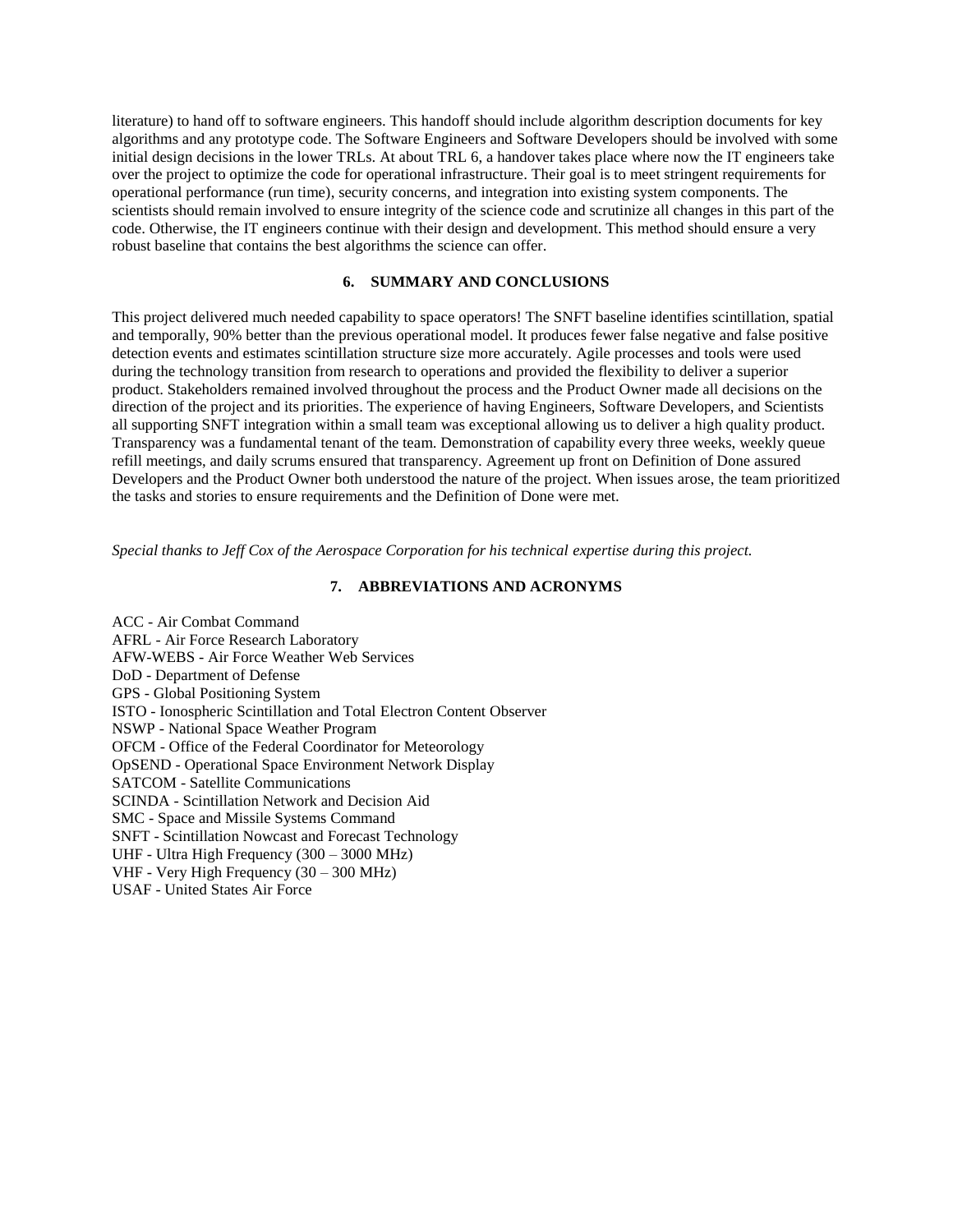#### **8. REFERENCES**

- [1] C. L. Rino, The Theory of Scintillation with Applications in Remote Sensing, Hoboken, NJ: IEEE, 2011.
- [2] A. D. Wheelon, Electromagnetic Scintillation, New York: Cambridge University Press, 2001.
- [3] Boston College, "Ionospheric Modeling: Develpment, Verification, and Validation," Air Force Research Laboratory, Hanscom AFB, MA, 2007.
- [4] Phillips Laboratory, "Integrated Efforts for Analysis of Geophysical Measurements and Models," Air Force Materiel Command, Hanscom AFB, MA, 1997.
- [5] Air Force Weather, "Air Force Weather Space Weather Product Catelog," USAF, Omaha, Ne, 2015.
- [6] G. Bishop, T. Bullett, K. Groves, S. Quigley, P. Doherty, E. Sexton, K. Scro, R. Wilkes and P. Citrone, "Operational Space Environment Network Display (OpSEND)," *Radio Science,* vol. 39, no. 1, 2004.
- [7] Air Force Research Laboratory Space Vehicles Directorate, "SPOSCINDA Analysis Results and Software Production," AFRL/RV, Kirtland AFB, NM, 2013.
- [8] Northwest Research Associates, Inc., "An Improved Model of High-Latitude F-Region Scintillation (WBMOD v13)," Phillips Laboratory, Hanscom Air Force Base, MA, 1994.
- [9] A. D. Richmond, M. Blanc, B. A. Emory, R. H. Wand, B. G. Fejer, R. F. Woodman, S. Ganguly, P. Anaenc, R. A. Behnke, C. Calderon and a. J. Evans, "An Emperical Model of Quiet-Day Ionospheric Electric Fields at Middle and Low Latitudes," *Journal of Geophysical Research,* vol. 85, no. A9, pp. 4658-4664, 1980.
- [10] National Space Weather Program Council, "The National Space Weather Program Strategic Plan," Office of the Federal Coordinator for Meteorology, Washington, D.C., 2010.
- [11] The Agile Alliance, 2015. [Online]. Available: http://www.agilealliance.org/. [Accessed 23 July 2015].
- [12] The Agile Alliance, "Twelve Principles of Agile," The Agile Alliance, 2015. [Online]. Available: http://www.agilealliance.org/the-alliance/the-agile-manifesto/the-twelve-principles-of-agile-software/. [Accessed 28 July 2015].
- [13] Assistant Secretary of Defense for Research and Engineering, "Technology Readiness Assessment Guidance," Department of Defense, Washington, DC, 2011 Revised 13 May 2013.
- [14] K. Aguanno, Managing Agile Projects, Lakefield, Ontario, Canada: Multi-Media Publications Inc, 2004.